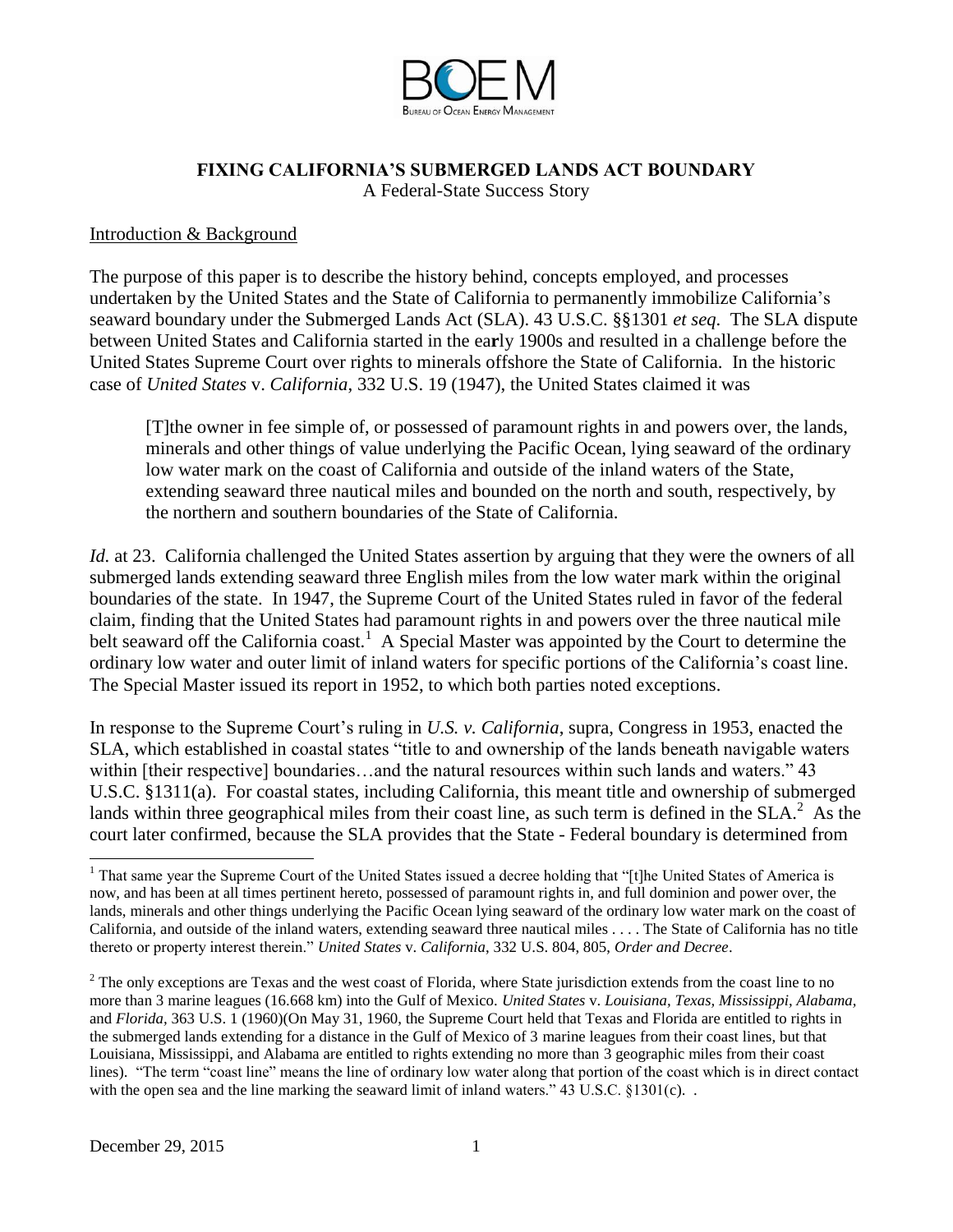

the State's coast line, it can change, or ambulate, with coast line changes that result from erosion and accretion.

In 1963, the "United States filed an amended complaint reviving the Special Master's Report and redescribing the issues as modified by the Submerged Lands Act; both the United States and California filed new exceptions to the Report." *United States* v*. California*, 381 U.S. 139, 149 (1965). In 1966, the Court issued a supplemental decree (382 U.S. 448)(1966)(the "First Supplemental Decree"), which provided that California had "title to and ownership of the tidelands along its coast … and the submerged lands, minerals, other natural resources and improvements underlying the inland waters and the waters of the Pacific Ocean within three geographical miles seaward from the coast line." *Id.* at 452. The First Supplemental Decree provided that (1) the subsoil and seabed of the continental shelf more than three geographical miles seaward from the coast line appertain to the United States and (2) the coast line was ambulatory in that it had to be "taken as heretofore or hereafter modified by natural or artificial means." *Id*. at 449. Following the First Supplemental Decree, years of source data evaluation, field work, and compromise were needed to establish the location of California's "coast line." Once agreed to, the computational process of projecting the SLA boundary seaward from the coast began. Large scale diagrams delineating the boundary were developed. Three additional supplemental decrees were issued by the Court between 1977 and  $1981$ .<sup>3</sup>

In 1986, Congress amended the SLA to provide that the SLA boundary between a State and the United States remains immobilized when the coordinates of such boundary are established under a final decree of the United States Supreme Court:

[A]ny boundary between a State and the United States under this Act which has been or is hereafter fixed by coordinates under a final decree of the United States Supreme Court shall remain immobilized at the coordinates provided under such decree and shall not be ambulatory.

*Outer Continental Shelf Lands Act Amendments of 1986,* Pub. L. No. 99-272, Tit. VIII, § 8005, 100 Stat. 151 (43 U.S.C. §1301(b)).

Between 2001 and 2009, the United States and California approved over 600 diagrams depicting their shared boundary. With the legal issues resolved, the technical questions answered, and the mathematical computations completed, a convergence of resources, effort, and desire finally coalesced. In 2013, a joint motion was filed by the United States and the State of California before the Supreme Court to permanently fix the offshore SLA boundary. Finally, on December 15, 2014, a significant chapter in 70 years of submerged lands litigation between the United States and California was closed with the issuance of the fifth supplemental decree by the Court. *United States* v. *California*, 135 S. Ct. 563 (2014) (the "Fifth Supplemental Decree"). As provided in the Memorandum in Support of Joint Motion for entry of a Supplemental Decree, the

<sup>&</sup>lt;sup>3</sup> 432 U.S. 40, 40-42 (1977) (further delineating the lines marking the outer limits of inland waters and artificial extensions of the coast line); 439 U.S. 30, 30-31 (1978) (clarifying the rights of the parties in the submerged lands surrounding the Channel Islands National Monument and the land area near the Anacapa and Santa Barbara Islands); 449 U.S. 408, 408-410 (1981) (delineating the lines marking the outer limits of the inland waters of the Port of San Pedro and San Diego Bay).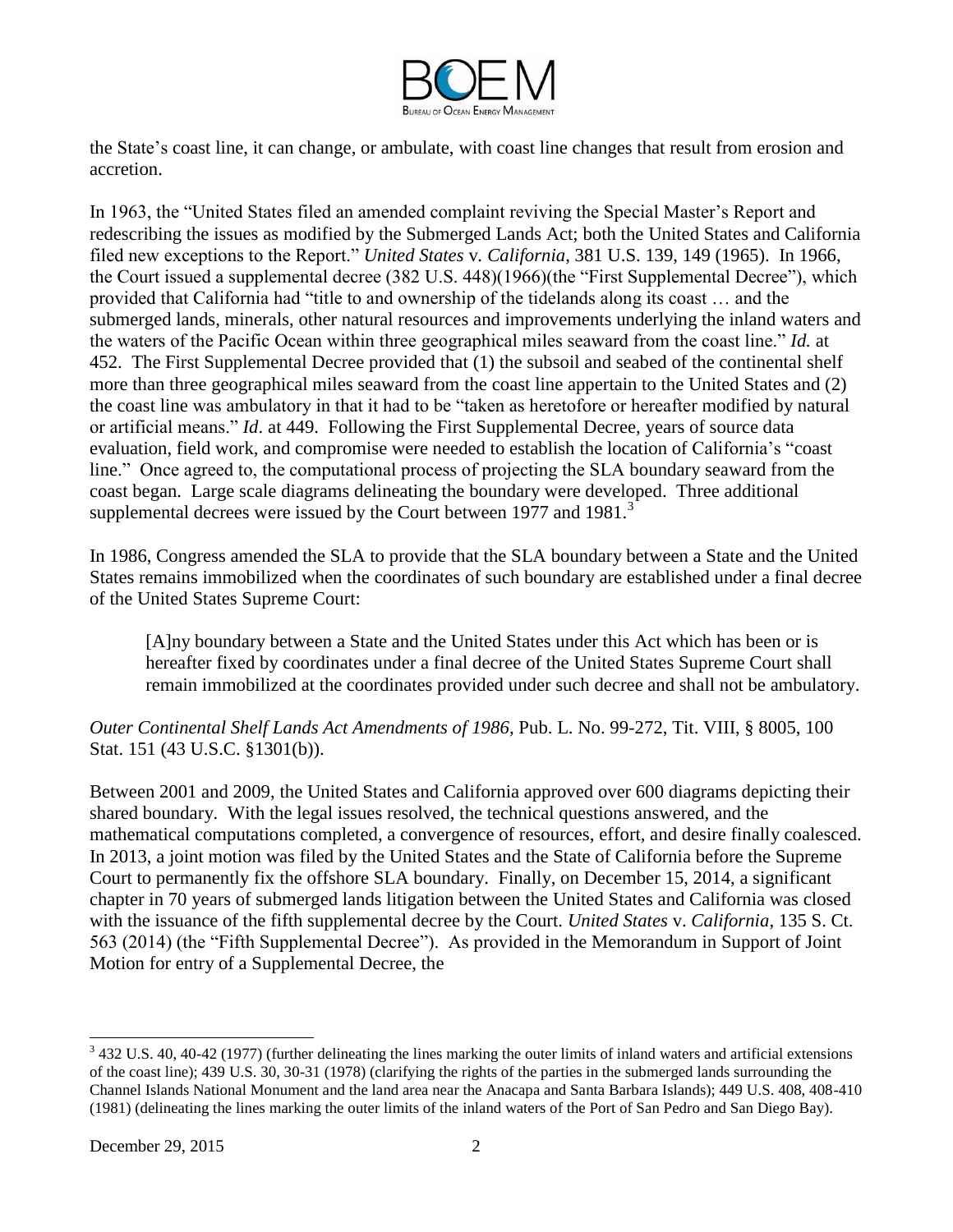

United States and California have reached an agreement on proposed fixed coordinates for the federal-state boundary in the area offshore of California. To determine the coordinates for the fixed federal-state boundary, the parties: (1) identified the most seaward points of the coastline of California, including coastlines of offshore islands; and (2) projected lines three nautical miles (a nautical mile is equivalent to a geographical mile, see *United States* v. *California*, 381 U.S. 139, 148 n.8 (1965)) seaward from those points. The result is a single line parallel to the California mainland, and closed lines surrounding the individual islands or groups of islands. These lines are mutually acceptable to the United States and California and consistent with Section 2(b) of the Submerged Lands Act, 43 U.S.C. §1310(b), for demarcating the submerged lands rights of the parties.

*Memorandum in Support of Joint Motion for entry of a Supplemental Decree, p. 5.* The Fifth Supplemental Decree had the effect of immobilizing the SLA boundary at the decreed coordinates in accordance with Section 2(b) of the SLA, 43 U.S.C. §1301(b); thus preventing those boundary changes that would otherwise occur with erosion or accretion of the California "coast line."

# Mapping the Outer Continental Shelf

The U.S. Department of the Interior, Bureau of Ocean Energy Management (BOEM) [formerly the Minerals Management Service (MMS)] is responsible for the administration and issuance of leases for the orderly and safe development of the natural resources on the Outer Continental Shelf (OCS).<sup>4</sup> The description of areas leased or areas to be leased are OCS Blocks or fractions thereof. Under 30 C.F.R. § 556.8, OCS Blocks and offshore submerged land boundaries are depicted on OCS Leasing Maps, OCS Official Protraction Diagrams, and Supplemental Official OCS Block Diagrams (SOBDs).

The cadastre offshore of the Alaska, Atlantic, Gulf of Mexico, and Pacific coasts is demarcated on Official Protraction Diagrams (OPDs). OPDs are defined on the Universal Transverse Mercator grid system, in meters, at a scale of 1:250,000. OPDs are further subdivided into OCS Blocks, generally 4800 meters on a side. SOBDs are created for each OCS Block intersected by the SLA boundary.

SOBDs depict the final results of the analytical process to graphically depict and define the boundary intersecting a given OCS Block (Figure 1). A prerequisite to immobilizing the SLA boundary are SOBDs signed by the Chief, Mapping and Boundary Branch, as delegated by the Director of BOEM and an authorized representative of the coastal State.

SOBD signatures indicate concurrence with the methodology used to develop and define the baseline (SLA coast line) points and the mathematical integrity of the boundary projection from those base points. Signatures confirm that both parties agree that the coordinates accurately define their common boundary for SLA purposes.

 4 In 2010, MMS was renamed as the Bureau of Ocean Energy Management, Regulation and Enforcement (BOEMRE). By Secretarial Order in 2011, BOEMRE was divided into two agencies: BOEM and the Bureau of Safety and Environmental Enforcement. To avoid confusion, in this document we use "BOEM" when referring to either the MMS or BOEMRE.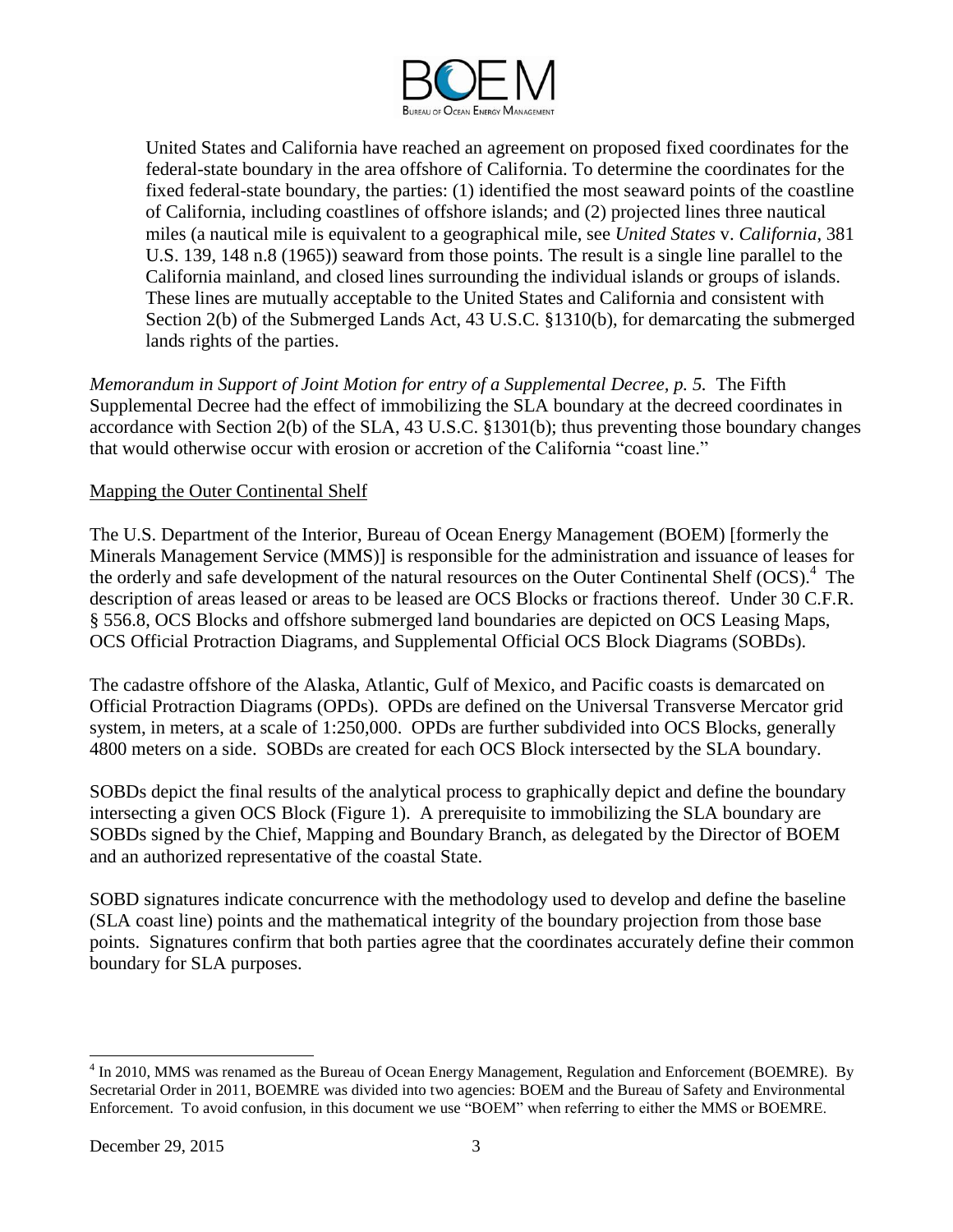



Figure 1: Supplemental Official OCS Block Diagram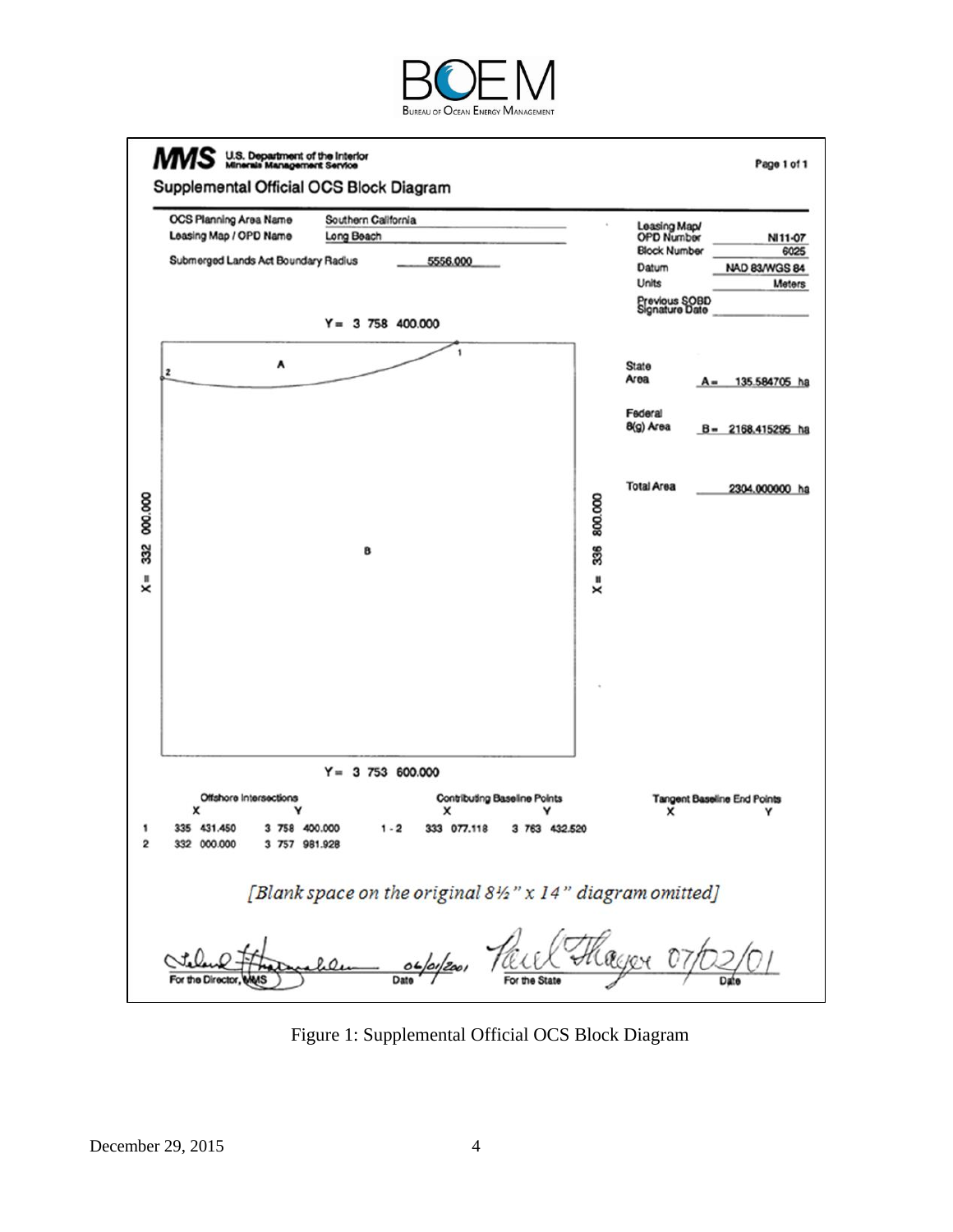

### Defining the "Coast line"

In *United States* v. *California*, 381 U.S. 139 (1965), the Supreme Court adopted the 1958 Geneva Convention on the Territorial Sea and the Contiguous Zone (the "Convention") for purposes of the SLA:

It is our opinion that we best fill our responsibility of giving content to the words which Congress employed by adopting the best and most workable definitions available. The Convention on the Territorial Sea and the Contiguous Zone … provides such definitions. We adopt them for purposes of the Submerged Lands Act. This establishes a single coastline for both the administration of the Submerged Lands Act and the conduct of our future international relations[.]

*Id.* at 165. From this decision forward, the U.S. and coastal states have used the Convention principles, as interpreted and decided by the Supreme Court, for purposes of establishing their common boundary. However, numerous other references are also consulted in this process. Particularly helpful is *Shore and Sea Boundaries*, volumes 1 and 2 by Aaron L. Shalowitz, and volume 3 by Michael W. Reed. These sources have guided federal and state agencies, legal authorities, and marine boundary technicians through the complexities of their tasks.

In the First Supplemental Decree, the Supreme Court clarified some of the uncertainties within the marine boundary community regarding terms used within the SLA. Among others, these include:

- 2. As used in herein, "coast line" means
	- (a) The line of mean lower low water on the mainland, on islands, and on low-tide elevations lying wholly or partly within three geographical miles from the line of mean lower low water on the mainland or on an island; and
	- (b) The line marking the seaward limit of inland waters.

The coast line is to be taken as heretofore or hereafter modified by natural or artificial means, and includes the outermost permanent harbor works that form an integral part of the harbor system within the meaning of Article 8 of the Convention on the Territorial Sea and the Contiguous Zone, T.I.A.S. No. 5639, hereinafter referred to as the "Convention."

- 3. As used herein
	- (a) 'Island' means a naturally-formed area of land surrounded by water, which is above the level of mean high water;
	- (b) 'Low-tide elevation' means a naturally-formed area of land surrounded by water at mean lower low water, which is above the level of mean lower low water but not above the level of mean high water…

*Id.* at 449-450. The grant from the SLA is measured from the "coast line," which corresponds to the "baseline" from which the United States measures its territorial sea under the Convention. *U.S*. v. *Alaska*, 521 U.S. 1 (1997). The term "coast line" is defined in the SLA as the "line of ordinary low water along that portion of the coast which is in direct contact with the open sea and the line marking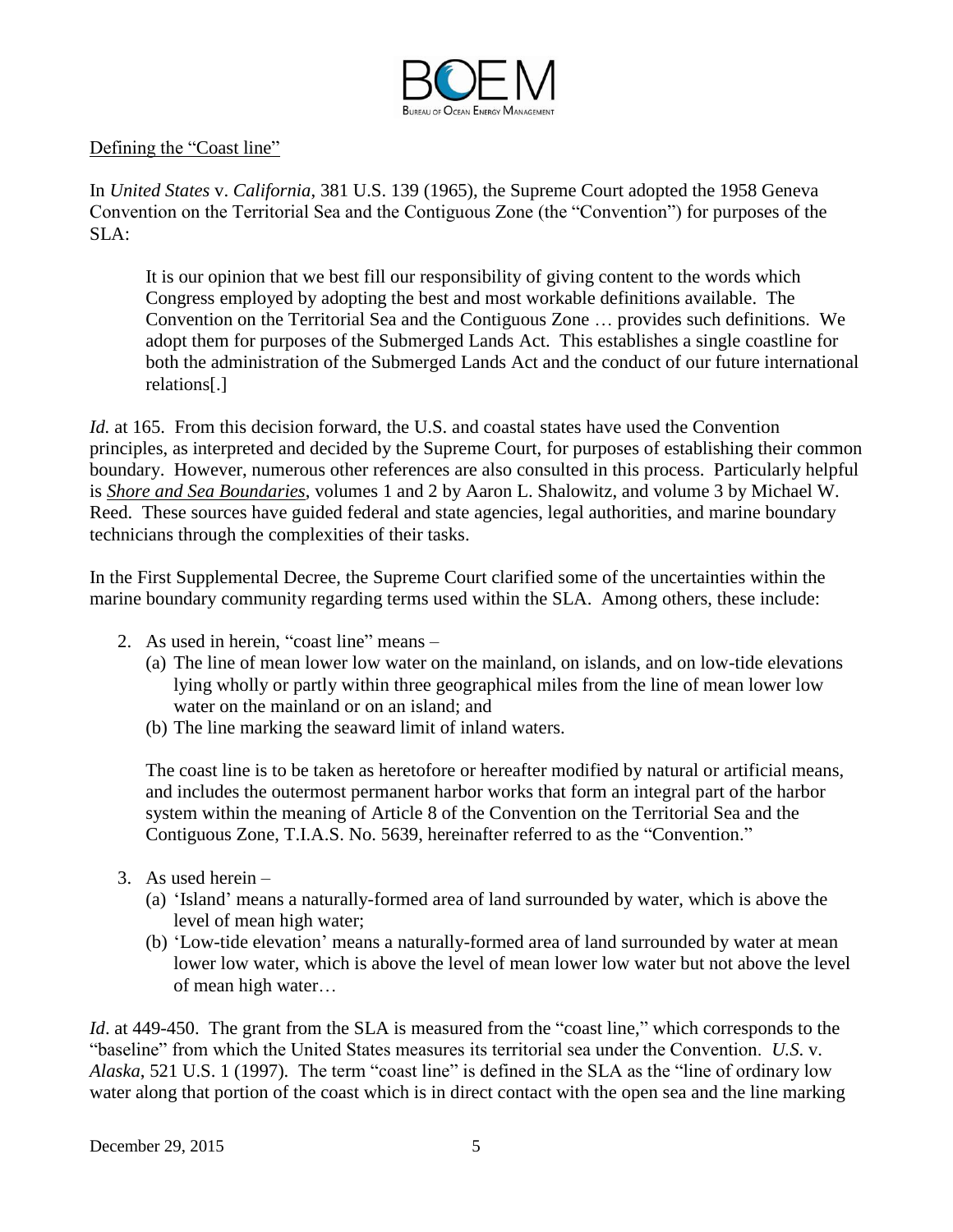

the seaward limit of inland waters." 43 U.S.C. §1301(c). Therefore, the coast line consists of two components: the line of mean lower low water, and the seaward limit of inland waters.

As stated above, in the First Supplemental Decree the Court defined "coast line" as an ambulatory line established by the principles outlined in the Convention. Article 3 of the Convention provides that "the normal baseline for measuring the breadth of the territorial sea is the low-water line along the coast as marked on large-scale charts officially recognized by the coastal State."

Every coast line has its unique characteristics and defining impacts on the resulting projected boundary. California's coast consists of hundreds of thousands of offshore rocks. Article 11 of the Convention defines a low-tide elevation as "a naturally formed area of land which is surrounded by and above water at low-tide but submerged at high tide…" Depending on its relationship to and distance from the mainland and adjacent offshore features, the most seaward of these may qualify as coast line points from which to measure the SLA boundary. Rocks below mean lower low water do not qualify, so their elevations must be determined from the best available data. Source data will vary by origin, date, scale, and detail. But the methods used to evaluate the source and identify the salient features are based on all relevant principles, conventions, and judicial decisions.

# Mapping the Coast  $Line<sup>5</sup>$

The evaluation process for establishing the coast line points begins with the largest scale, most current nautical charts. Article 3 of the Convention does not require the use of nautical charts for baseline point determination; it requires that the chart datum depicted on said charts is used. For much of California, the National Ocean Service (NOS) [formerly Coast and Geodetic Survey (C&GS)] Coast and General Series charts, such as Chart 18700 at scale 1:216,116 (Figure 2) are the largest scales available. Such charts, intended for navigation, are not ideal for coast line determination. At such scales, shorelines are generalized and offshore rocks sometimes are intentionally repositioned to emphasize their danger to the mariner or to ensure they are not lost in the clutter of other features and navigational information. For these reasons, both parties agreed to use the larger scale C&GS topographic T-sheets and hydrographic surveys when available.

Hundreds of C&GS and NOS source documents were researched to establish the coast line used for the Fifth Supplemental Decree. 212 of the most current and largest scales for a given area were agreed to. Map scales (and number of items) encompassed 1:200 (1), 1:5,000 (6), 1:10,000 (151), 1:18,000 (1), 1:20,000 (32), 1:40,000 (15), 1:50,000 (3), 1:80,000 (1) and 1:100,000 (2). Horizontal datums included unspecified graticules with C&GS inscribed North American Datum of 1927 (NAD 27) adjustment ticks, as well as notated NAD 27 and North American Datum of 1983 (NAD 83) graticules. Topographic sheets, some of which were plane table surveys, and hydrographic surveys that were used ranged from publication dates of 1926 to 1978. Nautical charts used were published between 1979 and 1999. Where data was still lacking, horizontally positioned field work and tide-coordinated reconnaissance were performed to derive that information. Citing a NAD 83 epoch year and/or a positional accuracy measurement to satisfy the National Standard for Spatial Data Accuracy for this farrago would be meaningless.

 $<sup>5</sup>$  The technical process for mapping the coast line is the same process as for mapping the baseline.</sup>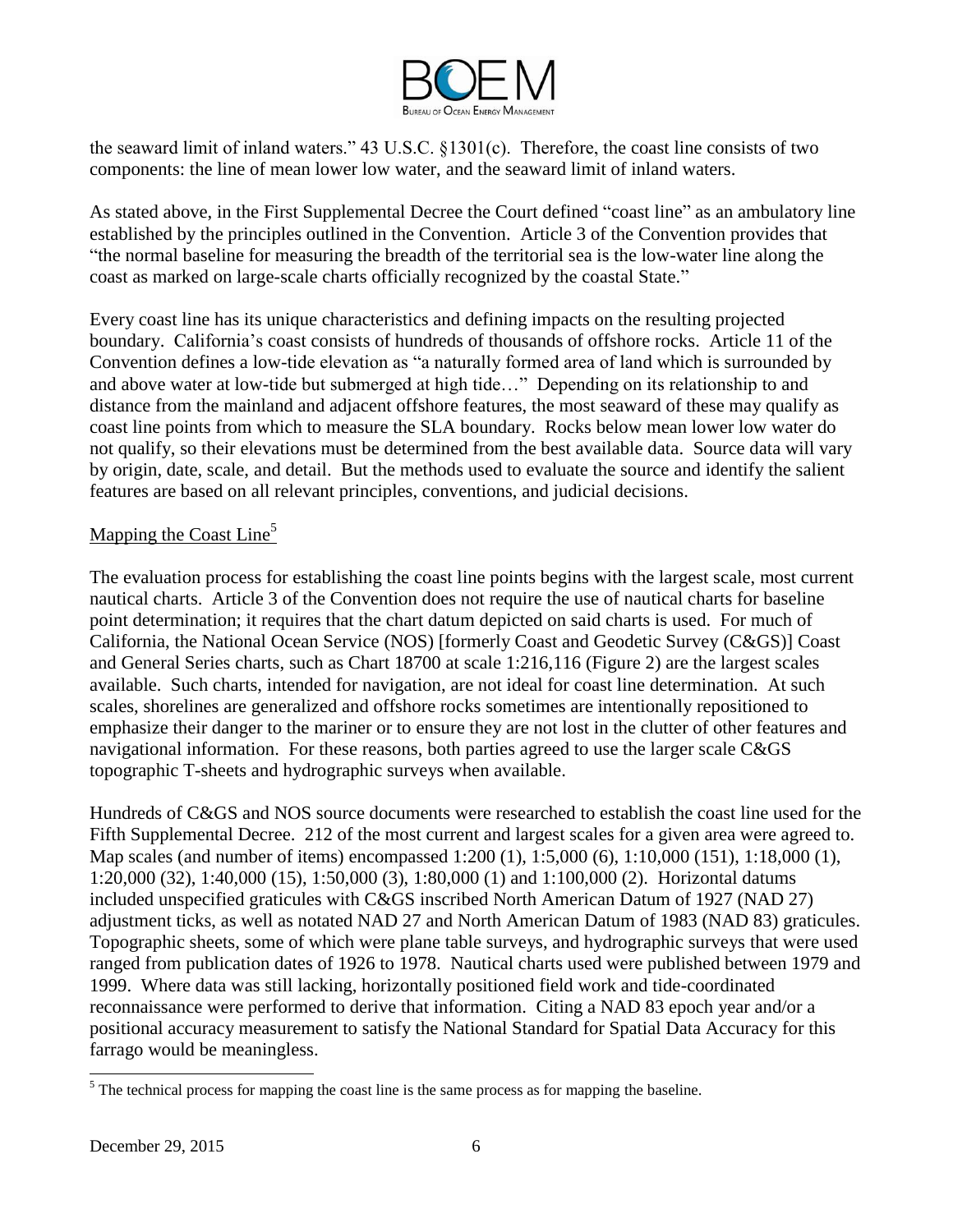

For purposes of permanently immobilizing ("fixing") California's SLA boundary, the parties agreed that 4000 base points met the Convention's criteria. The base points were digitized from the original source documents, and *the associated coordinates were treated as absolute values* for datum transformation via NADCON, when necessary, and for subsequent boundary projection.

The SLA boundary is determined by mathematically projecting a line three nautical miles seaward from the coast line. The cartographers consider all of the coast line points in the process. The 'envelope line' formed by all intersecting arc and line segments is computed by a mapping software that scans three miles forward and backward along the coast line to determine which coast line points will contribute to the most seaward limits. The coast line points and seaward limits that generate the boundary segments are recorded. The cartographers then perform geometric tests and integrity checks. The arc and line segments are ordered in their proper sequence and the points of intersection between connecting segments are determined. The resulting series of coordinates are then transformed into the boundary description portion, as the one included in the Fifth Supplemental Decree.



Figure 2: Nautical Chart 18700 and T-sheet T04878

# Nautical Mile/Geographical Mile

On July 1, 1954, the U.S. Departments of Commerce and Defense adopted the international nautical mile defined as 1852 meters exactly or 6076.10333 U.S. Survey Feet or 6076.11549 International Feet approximately. This was announced in the National Bureau of Standards (now the National Institute of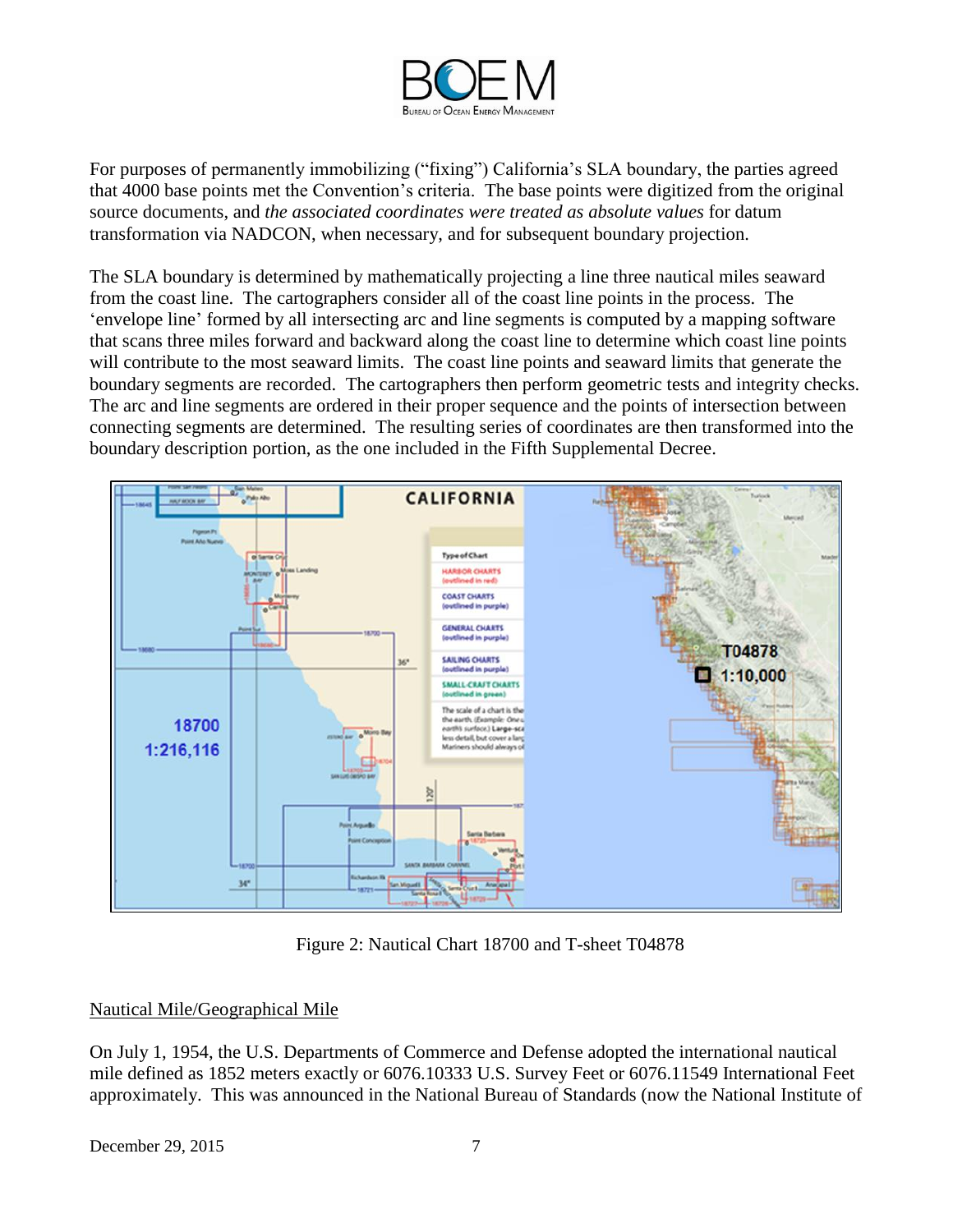

Standards and Technology) Technical New Bulletin of August 1954, and subsequently confirmed in 59 Fed. Reg. 5442 (July 1, 1959).

In *United States* v. *California*, 381 U.S. 139, 149 (1965), the Court provided that "[o]ne English, statute, or land mile equals approximately .87 geographical, marine, or nautical mile." *Id.* at 148 n.8. Since the First Supplemental Decree - in which the Supreme Court defined "Geographical mile" as the distance of 1852 meters (6076.10333…U.S. Survey Feet or approximately 6076.11549 International Feet) - geographical and nautical miles have been used interchangeably for SLA purposes.

### Datums: NAD 83 and WGS 84

The Fifth Supplemental Decree considers NAD 83 equivalent to WGS 84. Current guidance regarding datums supports this:

In the U.S., the North American Datum of 1983 (NAD 83), the World Geodetic System of 1984 (WGS 84), or the International Terrestrial Reference Frame (ITRF) of 1992-2000 are all acceptable horizontal datums and are considered to be equal to each other for most positional accuracy requirements.

# *Marine Managed Areas: Best Practices for Boundary Making. Marine Boundary Working Group, Federal Geographic Data Committee, 2006.*

In 1991, BOEM published in the Federal Register an implementation plan for converting the offshore cadastre from NAD 27 to NAD 83. 56 Fed. Reg. 20020 (May 1, 1991). In 1993, BOEM developed a more specific two-part project plan. This plan was titled the *Project Plan for Implementing NAD 83 in the Minerals Management Service, Part II: Technical Aspects of Implementation* (the "BOEM Implementation Plan"), which provided that:

- "[T]he [BOEM] will use NAD 83 (1986) coordinates for all baseline, projected boundary, and other computations;
- HARN coordinates (NAD 83 (199x)) will not be used; and
- For [BOEM] purposes WGS 84 is considered equal to NAD 83 offshore Alaska and the conterminous U.S. "

In 1992, BOEM adopted NADCON v.2.00 or better as the agency's standard horizontal datum transformation software, and reiterated that, for its purposes, "the World Geodetic System of 1984 (WGS 84) is considered equivalent to NAD 83 offshore of Alaska and the conterminous United States." 57 Fed. Reg. 5168 (February 12, 1992).

It is understood that the two datums are fundamentally different, and that each uses a different ellipsoid. Future decrees and OPD editions will acknowledge that NAD 83 and WGS 84 are technically not the same, but for purposes of the SLA, they are considered equivalent. The datum tag is the reference to which national adjustment of the subject coordinates are referred to, and an epoch date is the decimal year date for which the stated coordinates are valid in relation to the reference frame. When applicable, these two important data elements will be included in future decrees that fix the SLA boundary.

December 29, 2015 8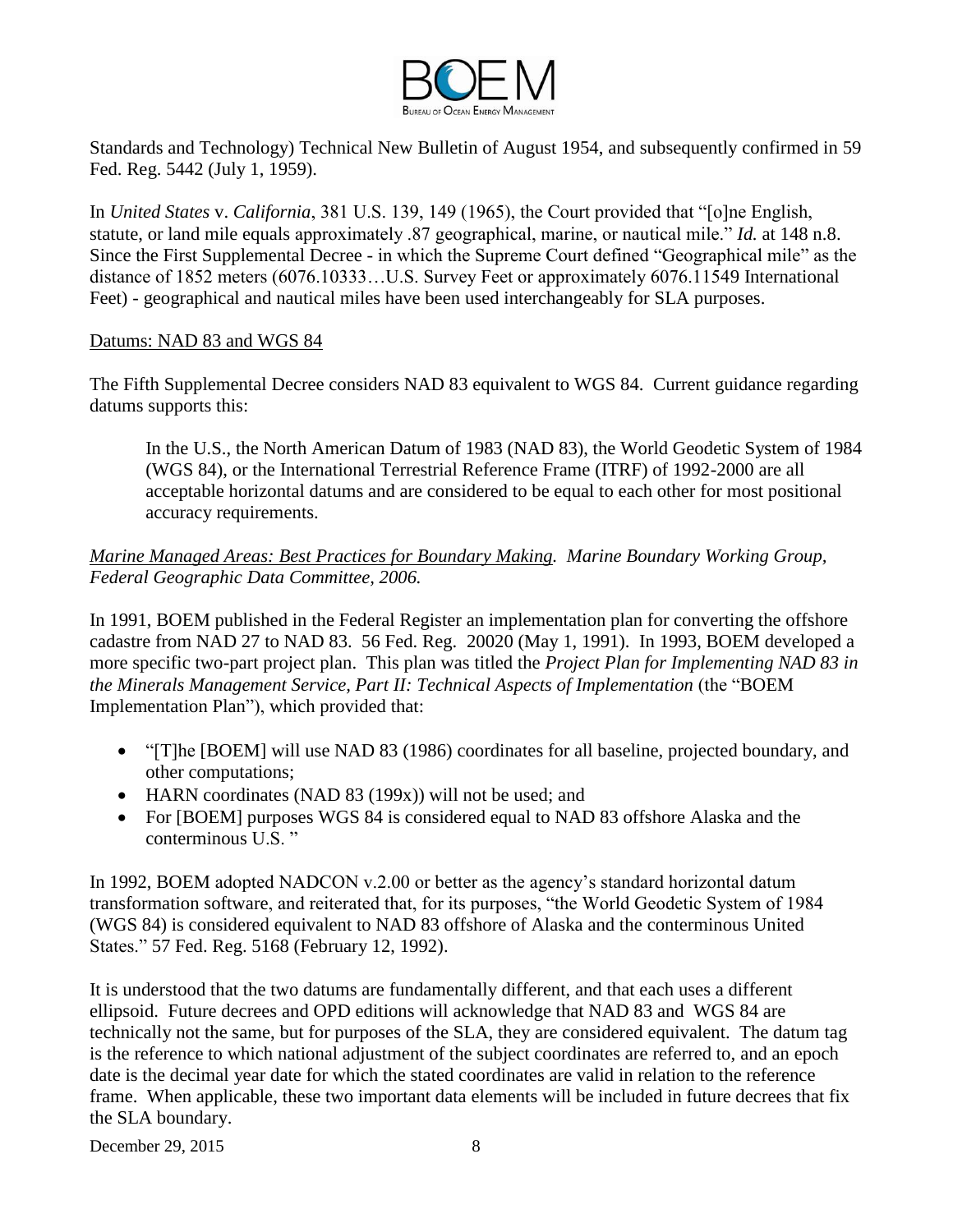



Figure 3: Current and Former Datum Designations on BOEM Official Protraction Diagrams and Supplemental Official Block Diagrams for Alaska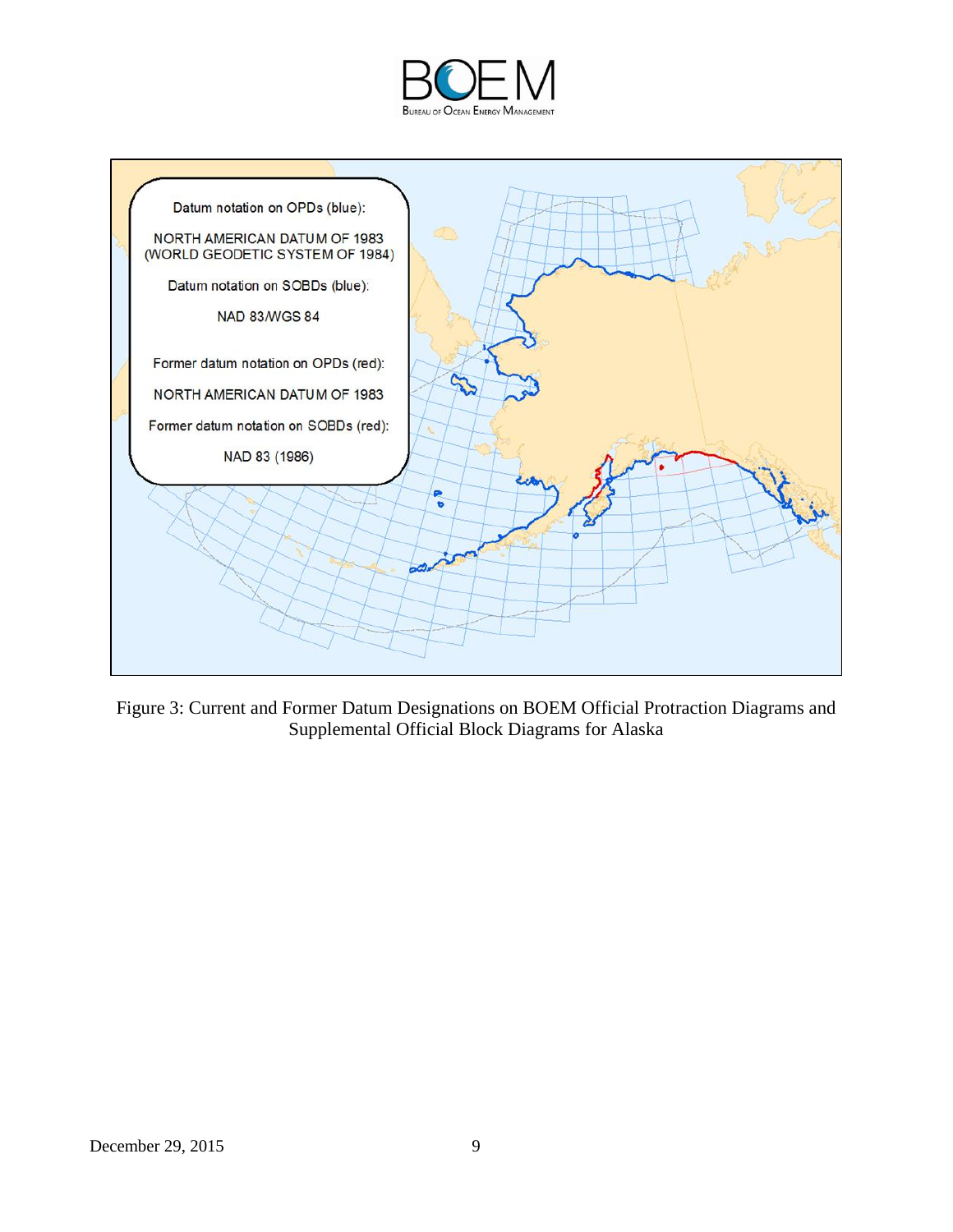



Figure 4: Current Datum Designations on BOEM Official Protraction Diagrams and Supplemental Official Block Diagrams for Pacific, Atlantic, and Caribbean Areas.

# UTM Zones

The State of California spans two Universal Transverse Mercator (UTM) zones. The Fifth Supplemental Decree includes coordinates in both UTM Zone 10 and UTM Zone 11 defined to a thousandth of a meter. The Fifth Supplemental Decree consists of three Exhibits that include the California mainland and islands offshore.

All limitations of planar map projections, such as the common practice of applying a grid scale factor of 1 throughout the diagram, and planar mathematical boundary projection on a ellipsoid model, are recognized and accepted for this purpose and are in accordance with the BOEM Implementation Plan.

### Accuracy of the Coordinates

Federal mapping on the OCS has historically employed different datums and a variety of map projections, with varying precisions.

In 1954, the Bureau of Land Management (BLM) developed the first OCS Leasing Maps for areas offshore of Louisiana. The rectangular coordinates were defined to a thousandth of a foot (Figure 5).

December 29, 2015 10 In the 1980s, BOEM created a non-geospatial database for the BOEM Implementation Plan. The database contained current and historic NAD 27 data and the new NAD 83 block and boundary data.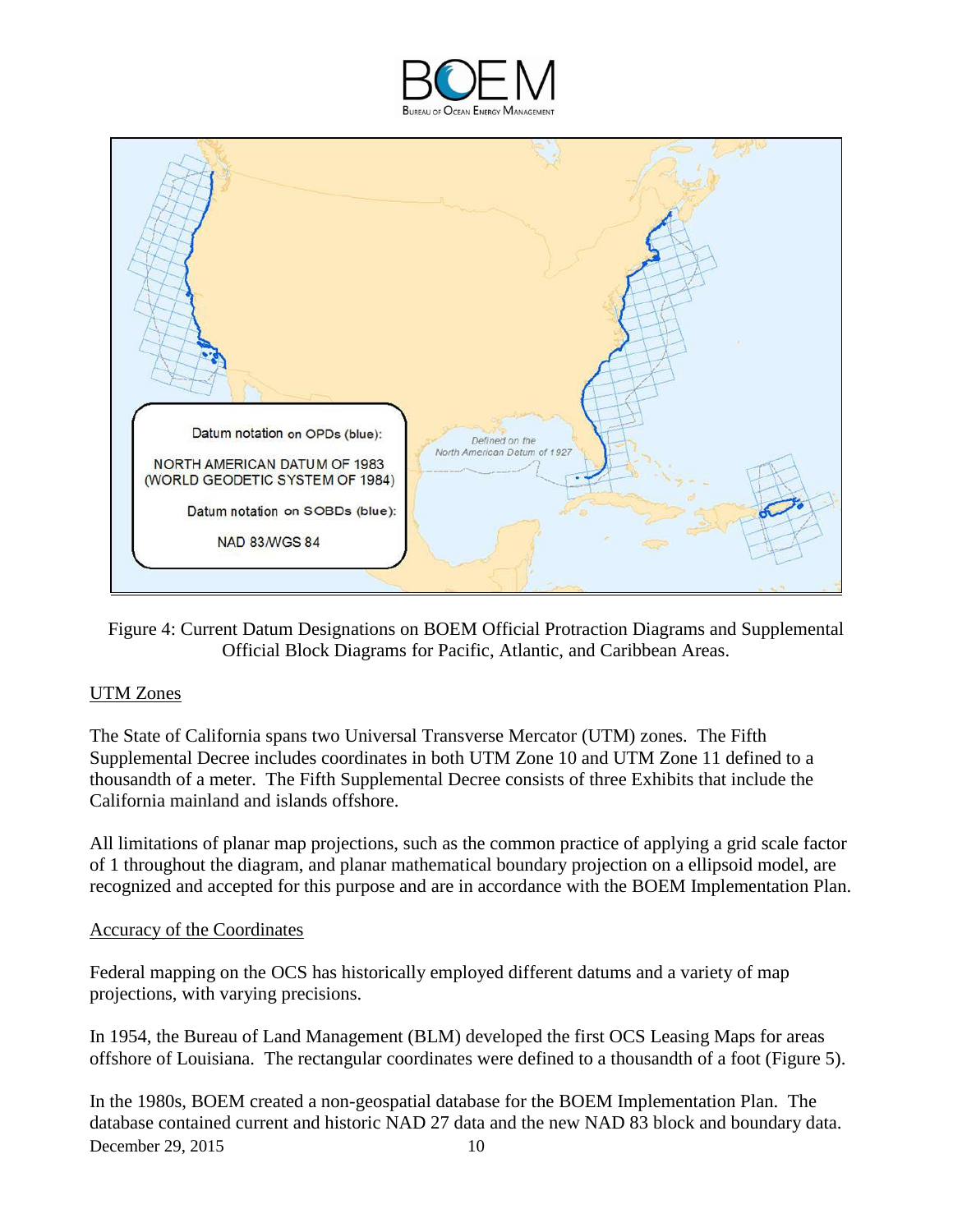

The coordinates reflected four different State Plane Coordinate Systems and three different UTMbased cadastres. Also stored was data from other agencies, such as National Marine Sanctuaries, managed by NOAA. During the development of California's SLA boundary, the Monterey Bay National Marine Sanctuary, wherein mineral development is prohibited, was established and defined by geographic coordinates with five decimal seconds. This high level of precision was retained in the BOEM database.

For BOEM's implementation of NAD 83, existing leases and boundary data based on a wide range of coordinates were transformed and/or converted into NAD 83 meters. For the BOEM Implementation Plan and California's SLA boundary, BOEM made the decision to treat all existing coordinates as absolute values, and all new coordinates as absolute values defined to three decimals of a meter. This equates to a very acceptable level of accuracy, which was agreed to by officials from the State of California. Further, it is worth mentioning that the Fifth Supplemental Decree is modeled after the earlier decrees, such as *United States* v. *Alaska*, 530 U.S. 1021 (2000), which also fixed the SLA boundary with coordinates defined to a thousandth of a meter and designated as "NAD 83/WGS 84."

In addition to Alaska and California, coastal state partners Georgia, Maryland, Massachusetts, New Hampshire, New York, Oregon, and Washington have signed SOBDs offshore their respective states defined to a thousandth of a meter and designated as "NAD 83/WGS 84." South Carolina has signed SOBDs defined to a thousandth of a meter and designated as "NAD 83 (1986)." While NAD 27 is used by BOEM in the Gulf of Mexico, the principles and methodologies followed are identical to what is used for Alaska and the Atlantic and Pacific coast states. Florida and Texas have signed SLA boundary SOBDs with coordinates defined to a hundredth of a foot, while Alabama, Mississippi, and Texas have signed off on coordinates defined to a thousandth of a foot.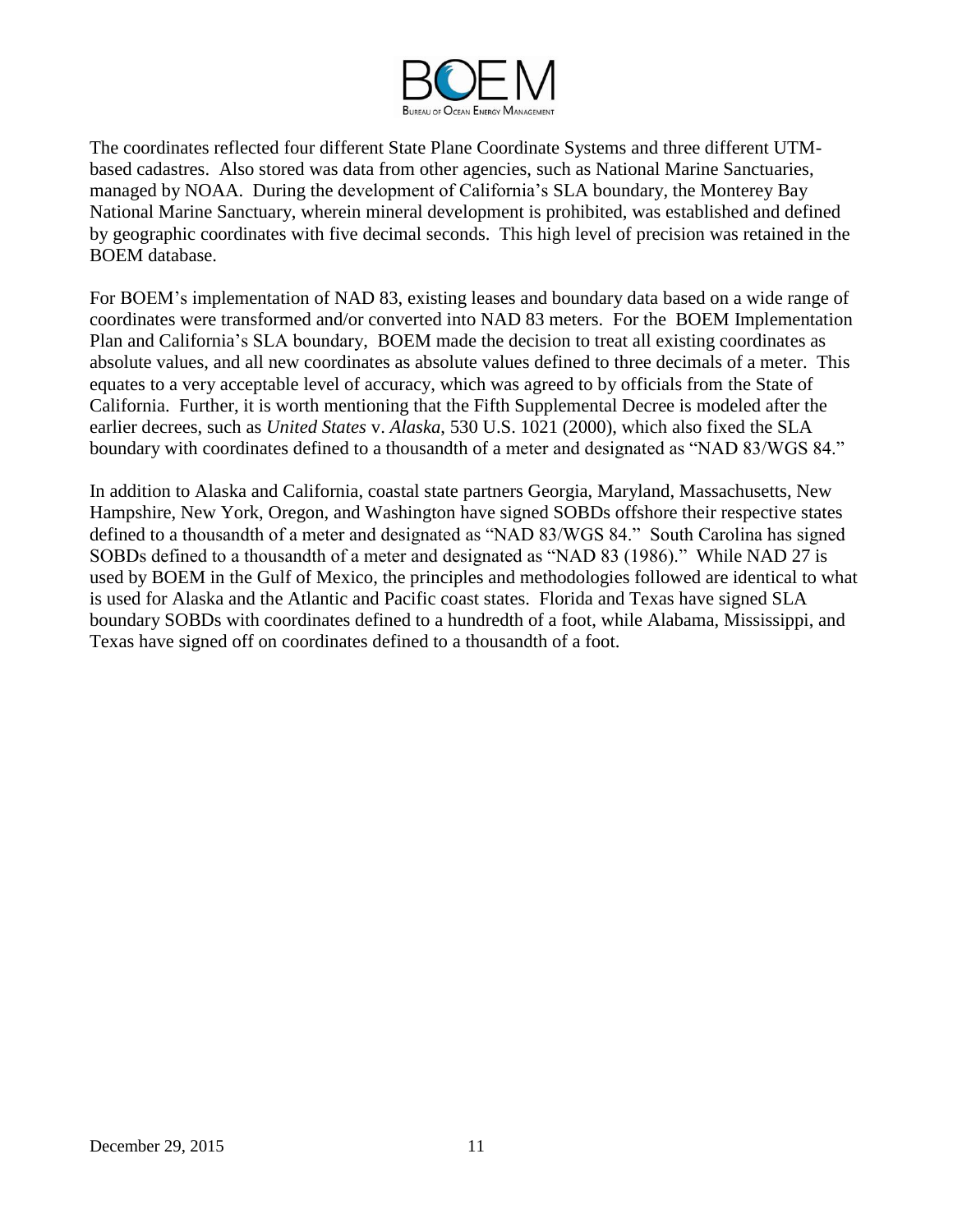

Figure 5: OCS Leasing Map LA3D – 2000 edition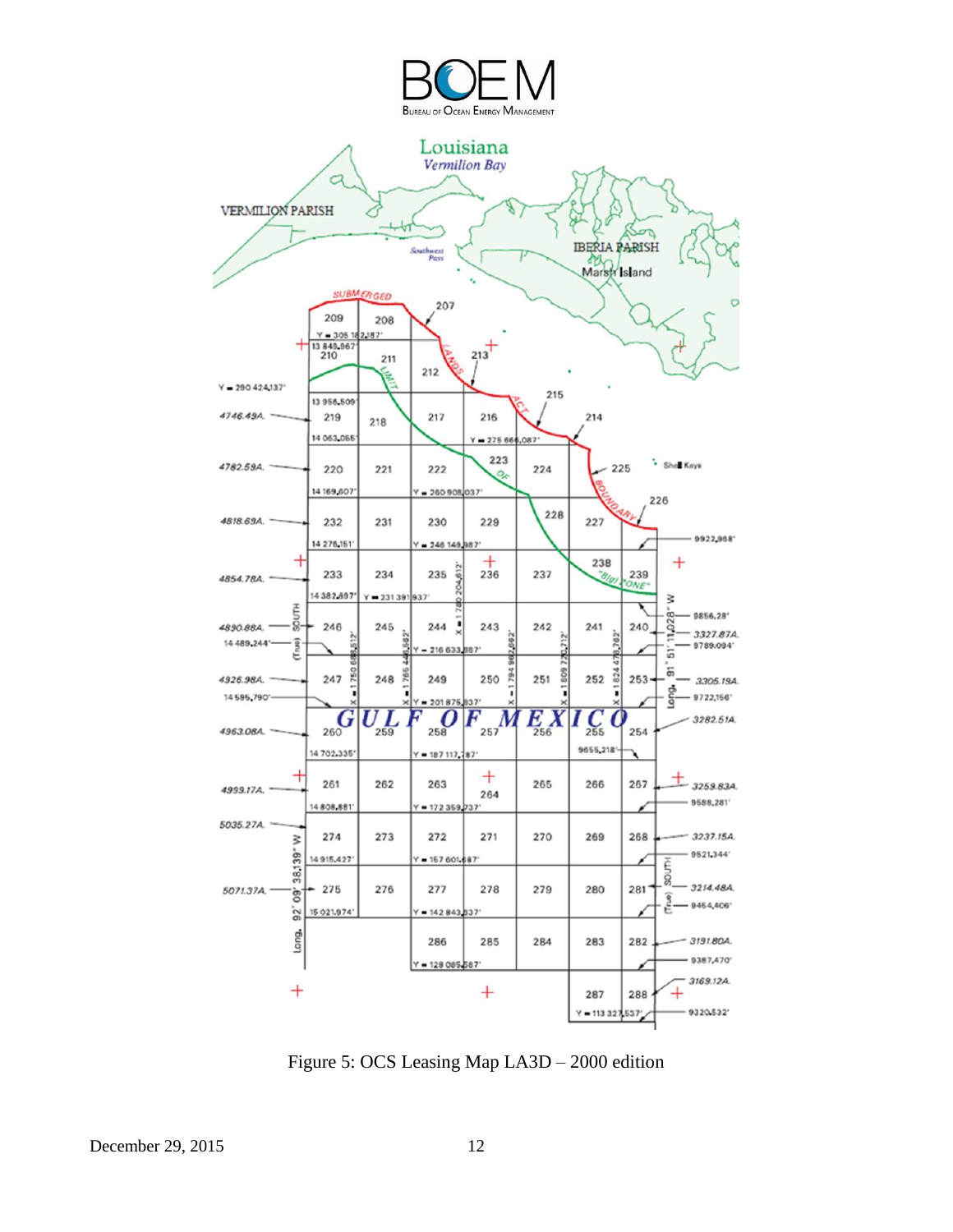

# Projecting the SLA Boundary from the Coast Line

As used in the Fifth Supplemental Decree, the term "parallel" is consistent with Article 6 of the Convention, which provides that "[t]he outer limit of the territorial sea is the line every point of which is at a distance from the nearest point of the baseline equal to the breadth of the territorial sea."

The projection of California's SLA boundary from the coast line agreed to by both parties, as provided in the Fifth Supplemental Decree, is in line with the parameters in Article 6 of the Convention for determining the outer limit of the territorial sea. In the Fifth Supplemental Decree, California's coast line coordinates are treated as an absolute value, and the mathematical projection from the coast line uses the three nautical mile value of 5556 meters exactly. Therefore, the fixed SLA boundary is parallel to the coast line agreed to by both parties. Further, since California's SLA boundary was established pursuant to a final decree of the Supreme Court, such boundary is fixed and no longer ambulatory or dependent on the coast line. 43 U.S.C. §1301(b).



Figure 6: Illustration of the Boundary Description used in the Fifth Supplemental Decree.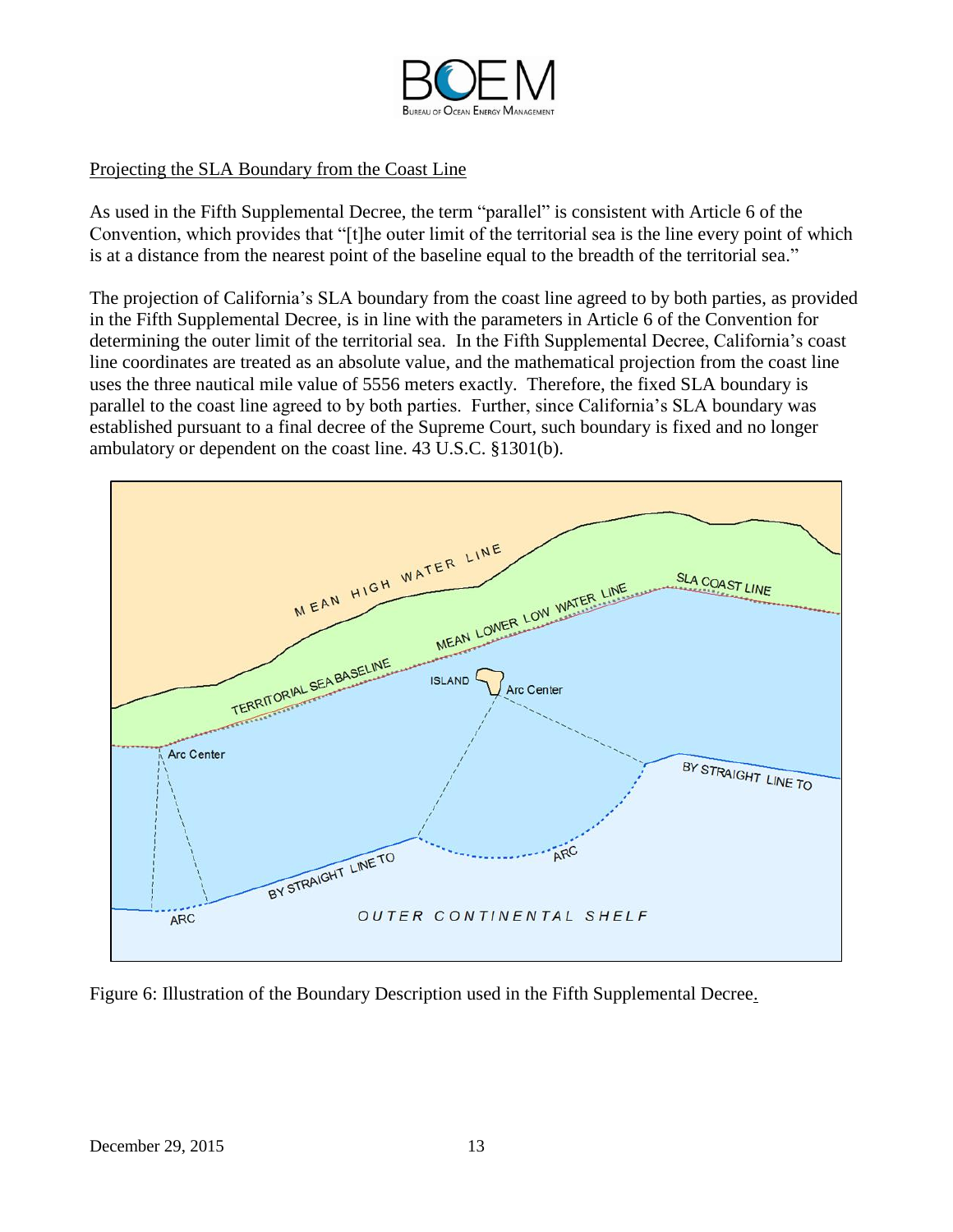

# The Practice of "Fixing" the SLA Boundary

As mentioned above, the 1986 amendment to the SLA allowed for SLA boundaries to be fixed by way of a final decree from the Supreme Court. 43 U.S.C. §1301(b).

Prior to the Fifth Supplemental Decree, the Supreme Court had previously entered other decrees that fixed/established the SLA boundary by specifying the coordinates of the federal-state boundary or the coast line from which the SLA grant is measured. See *United States* v. *Alaska*, 530 U.S. 1021 (2000) (fixing shared boundaries in the Chukchi and Beaufort Seas); *United States* v. *Louisiana* (Texas Boundary Case), 525 U.S. 1(1999); *United States* v. *Louisiana* (Alabama and Mississippi Boundary Case), 507 U.S. 7 (1993) (Alabama coast line); *Mississippi* v. *United States*, 498 U.S. 16 (1990) (stipulated baseline in the vicinity of Chandeleur Sound); *United States* v. *Louisiana* (Alabama and Mississippi Boundary Case), 498 U.S. 9 (1990) (Mississippi coast line in the vicinity of Mississippi Sound); *United States* v. *Louisiana* (Louisiana Boundary Case) 452 U.S. 726 (1981) (United States-Louisiana boundary); and *United States* v. *Louisiana* [\(Louisiana Boundary](http://www.lexis.com/research/buttonTFLink?_m=88dfbad4f033f2ac994ab3d87517d026&_xfercite=%3ccite%20cc%3d%22USA%22%3e%3c%21%5bCDATA%5b1998%20U.S.%20S.%20Ct.%20Briefs%20LEXIS%201020%5d%5d%3e%3c%2fcite%3e&_butType=3&_butStat=2&_butNum=51&_butInline=1&_butinfo=%3ccite%20cc%3d%22USA%22%3e%3c%21%5bCDATA%5b422%20U.S.%2013%5d%5d%3e%3c%2fcite%3e&_fmtstr=FULL&docnum=1&_startdoc=1&wchp=dGLzVzB-zSkAW&_md5=da6caa70fa0a388e9982a0c7ee4358f4)  [Case\), 422 U.S. 13 \(1975\)](http://www.lexis.com/research/buttonTFLink?_m=88dfbad4f033f2ac994ab3d87517d026&_xfercite=%3ccite%20cc%3d%22USA%22%3e%3c%21%5bCDATA%5b1998%20U.S.%20S.%20Ct.%20Briefs%20LEXIS%201020%5d%5d%3e%3c%2fcite%3e&_butType=3&_butStat=2&_butNum=51&_butInline=1&_butinfo=%3ccite%20cc%3d%22USA%22%3e%3c%21%5bCDATA%5b422%20U.S.%2013%5d%5d%3e%3c%2fcite%3e&_fmtstr=FULL&docnum=1&_startdoc=1&wchp=dGLzVzB-zSkAW&_md5=da6caa70fa0a388e9982a0c7ee4358f4) (Louisiana coast line).

With the issuance of the Fifth Supplemental Decree, California's SLA boundary was permanently fixed and is no longer ambulatory and dependent on its coast line.

### Conclusion:

It is next to impossible to discriminate millimeters on the OCS. Measuring on a planar representation of an ellipsoid model of the earth is not a precise science**.** Thankfully, the SLA allows for the SLA boundary to be fixed by a final decree of the United States Supreme Court. As part of that process, the U.S. and the State of California collaborated in the research and evaluation of the most appropriate base point source documents available and agreed to their use for fixing the SLA boundary by way of the Fifth Supplemental Decree. The process by which California's SLA boundary was fixed is in compliance with relevant Supreme Court decisions, international treaties, and applicable guidance.